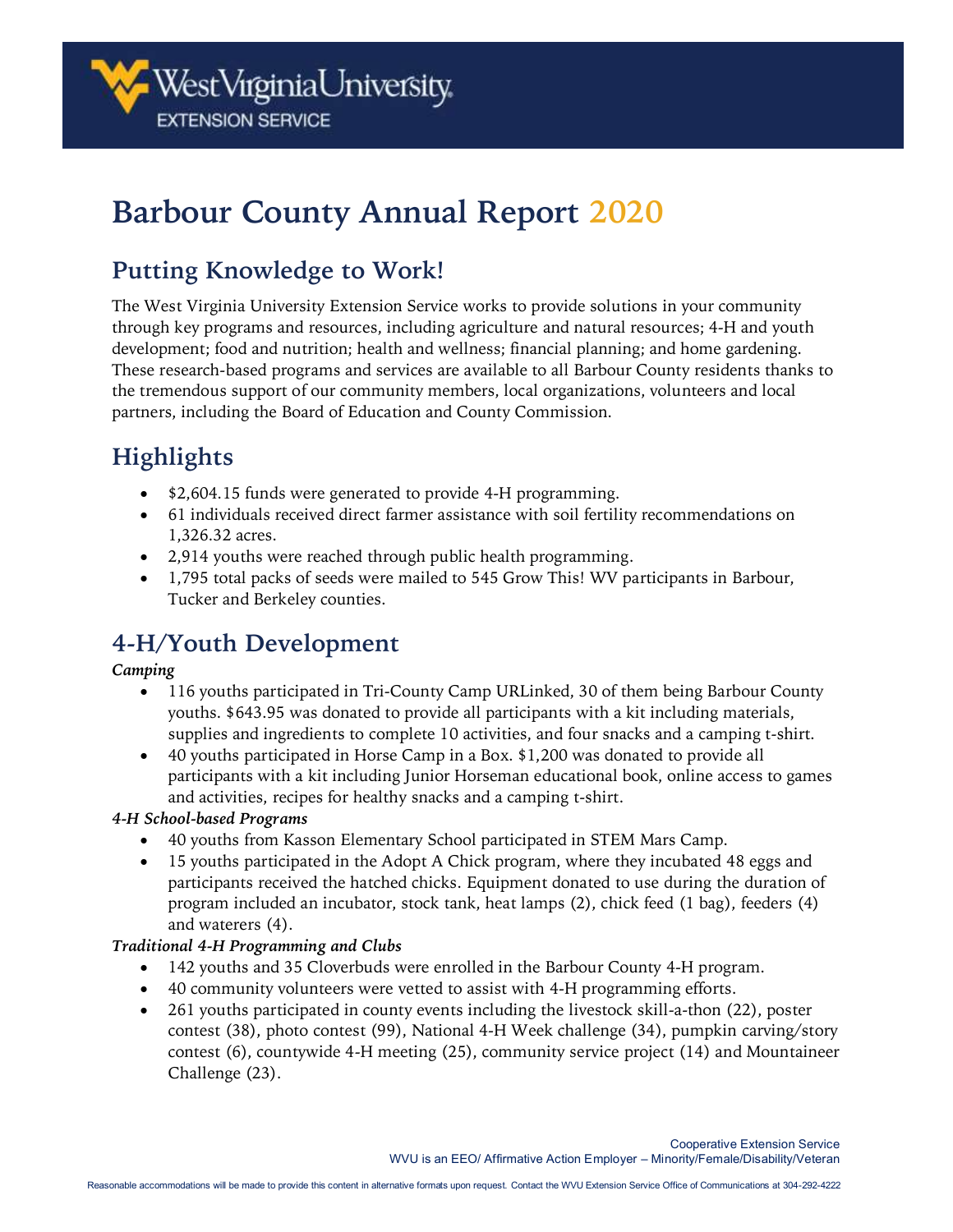#### **Barbour County Report 2020**

• 28 youths participated in statewide events including demonstration contest (3), state 4-H exhibition (6), Dance Weekend (1), Cloverbud Virtual SPIN Club (4), Best of CampURL (3) and project workshops (11).

*Special Interest Programs (Virtual Programming)*

- 805 youths participated in 46 statewide virtual project workshops on the topics of STEM, livestock, record guides, citizenship, health and nutrition, sewing, photography, forestry, entomology and finance.
- Created virtually programming for and taught the Swine Project and The Incredible Pig to 63 youths.
- 47 youths participated in five statewide virtual Cloverbud clubs, which covered the topics of Earth science, family and consumer science, healthy snacks, plants and animals, and wildlife.
- Plants and Animals project was taught to four Cloverbuds.

### **Agriculture and Natural Resources**

#### *Lunch 'n' Learn: Garden Series*

• 41 individuals registered for the 11 sessions that ran from May 14 through July 23. Sessions were recorded and sent to participants who were unable to participate live. Topics included preserving for your pantry, companion planting, composting, fall gardening, season extension, bees/pollinators and weed control. Co-taught sessions included soils and soil testing; alternate ways to garden; growing for your pantry; brambles, berries and grapes; and rain barrels.

#### *Farmer Assistance*

- 51 individuals attended the Farmer Winter Dinner Meeting.
- 9 individuals received credits for their pesticide recertification.
- 8 producers received forage sampling and winter hay feeding recommendations.
- 1,290 pounds of unused/unwanted pesticides were collected from the community.
- Soil fertility recommendations were provided on 1,326.32 acres of Barbour County farmland.
- Forage quality presentations were held for the Barbour County Farm Bureau and Upshur County Hay and Silage Show, reaching 22 individuals.

#### *Project Workshops*

- Taught 60 youths in statewide virtual Cloverbud club activities including a Down on the Farm lesson, virtual farm tours and book readings ("Old McDonald" and "The Big Red Barn").
- Taught four virtual project workshops on dairy cattle, entomology and vet science. 32 youths participated statewide.

#### *Youth Agriculture*

- 48 livestock project books and 12 exhibits were completed.
- 48 youth members raised and sold 67 livestock animals online.
- 16 youths participated in the "Plant Science: How Deep Are My Roots" project.
- 19 youths from Philip Barbour High School, HSTA participated in a biosecurity workshop.

#### *WVU Extension Website Content*

• Co-authored five gardening fact sheets and created three videos that were repurposed as web content for the main WVU Extension Service website.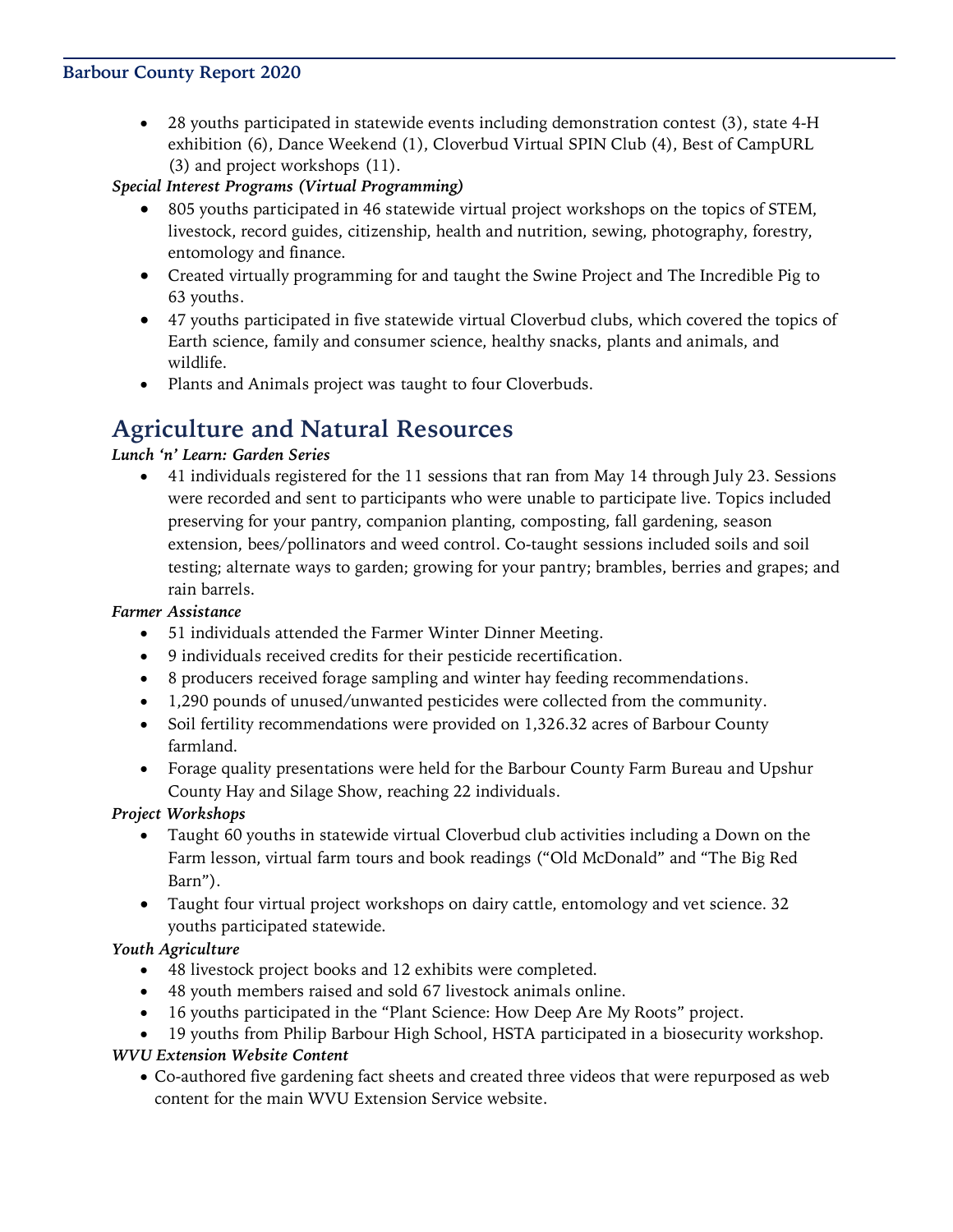# **Families and Health**

#### *Direct Education: Show Me Nutrition*

- Show Me Nutrition programming provided six weeks of education, physical activity and snack lessons for elementary students using experiential learning model activities.
- One lesson per week (held over six weeks) reached 293 elementary students at Belington, Philippi and Junior.
- 15 classrooms completed six lessons, and 14 more classes completed one lesson prior to COVID-19.
- After the pandemic's arrival, virtual lessons were developed to deliver to school classrooms. *Public Health Programs* 
	- **Grow This! WV: Microgreen Kit Distribution**
		- o 172 microgreen kits were assembled with instructions, seeds, planting container and soil, and distributed to students with meal boxes.
	- **Grow This! WV: Seed Distribution**
		- o 229 Grow This! WV participants from Barbour County received 763 packs of seeds.
		- o Office staff also helped mail seeds to Tucker and Berkeley County participants (373 packets to 108 Tucker County participants; 294 packs to 90 Berkeley County participants).
	- **Kids Pop-up Markets** *(supported by the "Appetite for a Healthier Future" Walmart Grant)*
		- o 1,291 students from all Barbour County elementary schools, Feed My Sheep and the food distributions at Philip Barbour High School participated. Each market bag contained \$4.00 of fresh locally grown produce from our Heart and Hand Community Market.
	- **FARMacy** *(supported by the "Appetite for a Healthier Future" Walmart Grant)*
		- o WVU Extension Service, Belington and Myers Clinics, and the Heart and Hand Community Market teamed together to provide the program to 25 Barbour County families.
		- o 25 participants received 15 weeks of fresh locally grown produce and six weeks of Eating Smart Being Active nutrition classes and recipes for the fresh produce.
		- o Pre/post surveys, A1C and lipid profile testing used to measure impact and results of the program, yet to be determined.
	- **Rethink Your Drink** 
		- o 718 students and 126 adults from Junior, Belington and Philippi Elementary schools; Kasson Elementary Middle School; Belington Elementary's Agriculture program; and our winter fair tasted infused water and saw visuals of the sugar content in sugar-added drinks.

#### • **Rethink Your Drink Water Week**

- o 94 students and 14 staff at Junior Elementary School participated in Water Week. We provided a variety of fruits and cucumbers to make infused water for tasting. We also provided posters and sugar models to illustrate sugar contents in common sugar-added drinks.
- o Each student received a water bottle, stickers, pencils, musical card to create and recipes. Each staff member received a water bottle and infused water recipes.
- **CARDIAC** 
	- o 346 kindergarten, 2nd and 5th grade students from all Barbour County elementary schools (Belington, Junior, Kasson and Philippi) and middle schools (Belington, Philippi